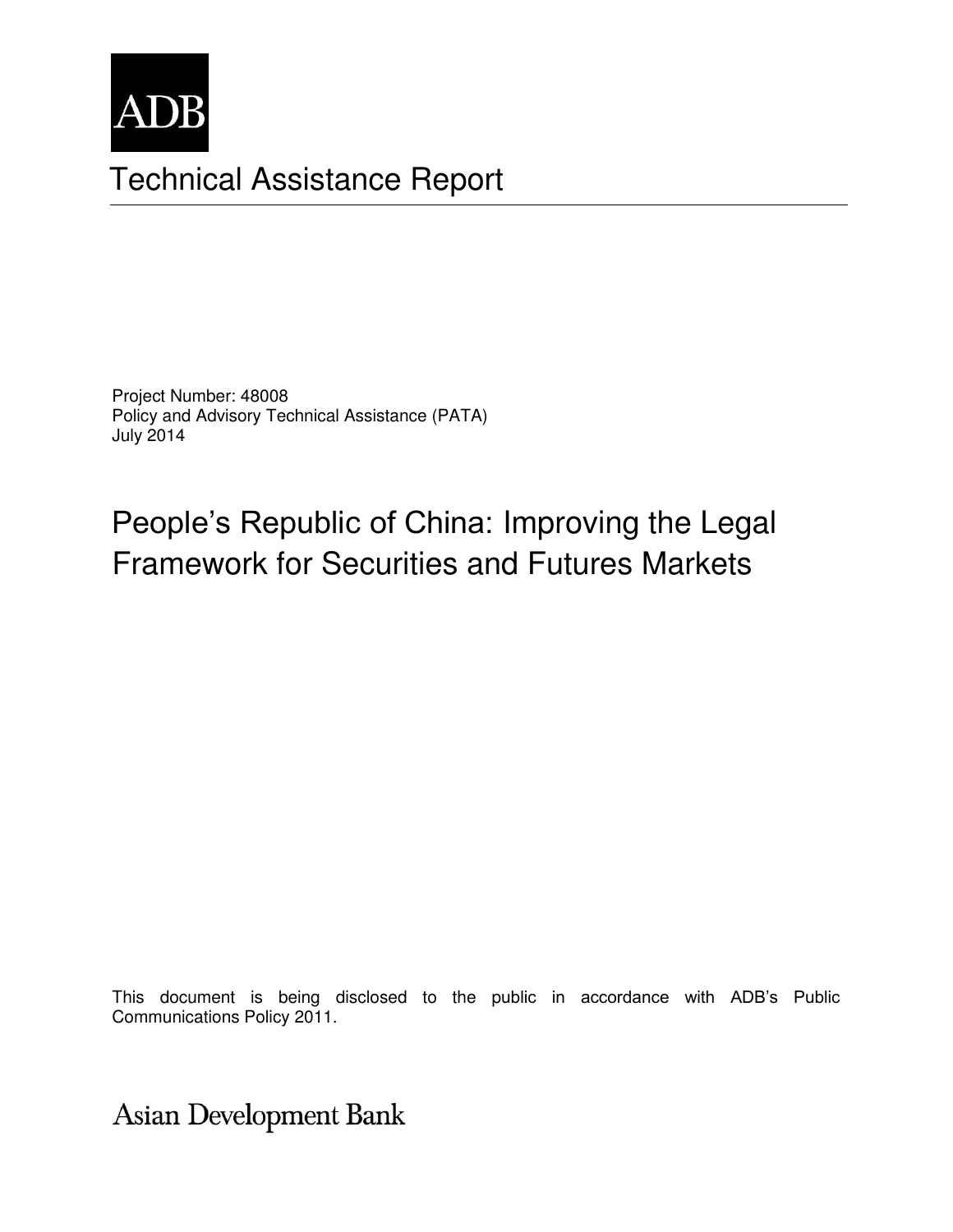#### **CURRENCY EQUIVALENTS**

(as of 23 June 2014)

| Currency unit | -   | yuan (CNY) |
|---------------|-----|------------|
| CNY1.00       | $=$ | \$0.1607   |
| \$1.00        | $=$ | CNY6.224   |

#### **ABBREVIATIONS**

| ADB        | Asian Development Bank            |
|------------|-----------------------------------|
| <b>DMF</b> | design and monitoring framework   |
| LAC        | Legislative Affairs Commission    |
| <b>NPC</b> | <b>National People's Congress</b> |
| <b>PRC</b> | People's Republic of China        |
| ТA         | technical assistance              |
|            |                                   |

#### **NOTE**

In this report, "\$" refers to US dollars.

| <b>Vice-President</b><br><b>Director General</b><br><b>Director</b> | S. Groff, Operations 2<br>A. Konishi, East Asia Department (EARD)<br>Y. Qian, Public Management, Financial Sector, and Regional Cooperation<br>Division, EARD |
|---------------------------------------------------------------------|---------------------------------------------------------------------------------------------------------------------------------------------------------------|
| <b>Team leader</b>                                                  | G. Giannetto, Senior Financial Sector Specialist, EARD                                                                                                        |

In preparing any country program or strategy, financing any project, or by making any designation of or reference to a particular territory or geographic area in this document, the Asian Development Bank does not intend to make any judgments as to the legal or other status of any territory or area.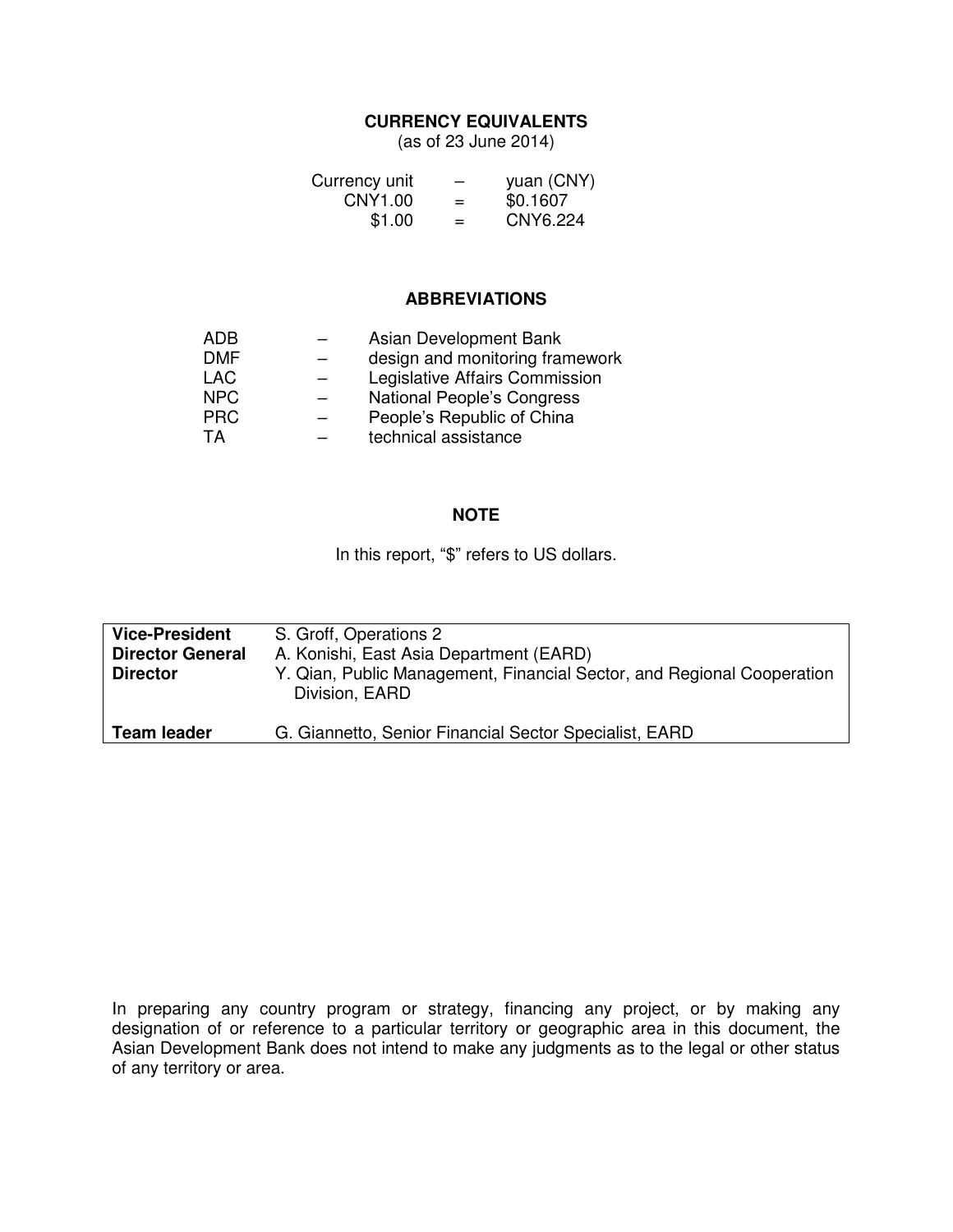## **CONTENTS**

| ×<br>۰.<br>۰.<br>.,<br>۰. |
|---------------------------|
|---------------------------|

|      | POLICY AND ADVISORY TECHNICAL ASSISTANCE AT A GLANCE |   |  |
|------|------------------------------------------------------|---|--|
| I.   | <b>INTRODUCTION</b>                                  | 1 |  |
| ΙΙ.  | <b>ISSUES</b>                                        |   |  |
| III. | THE POLICY AND ADVISORY TECHNICAL ASSISTANCE         | 3 |  |
|      | Impact and Outcome<br>А.                             | 3 |  |
|      | В.<br>Methodology and Key Activities                 | 3 |  |
|      | С.<br>Cost and Financing                             | 4 |  |
|      | <b>Implementation Arrangements</b><br>D.             | 4 |  |
| IV.  | THE PRESIDENT'S DECISION                             |   |  |
|      | <b>APPENDIXES</b>                                    |   |  |
| 1.   | Design and Monitoring Framework                      | 5 |  |
| 2.   | Cost Estimates and Financing Plan                    | 7 |  |
| 3.   | <b>Outline Terms of Reference for Consultants</b>    | 8 |  |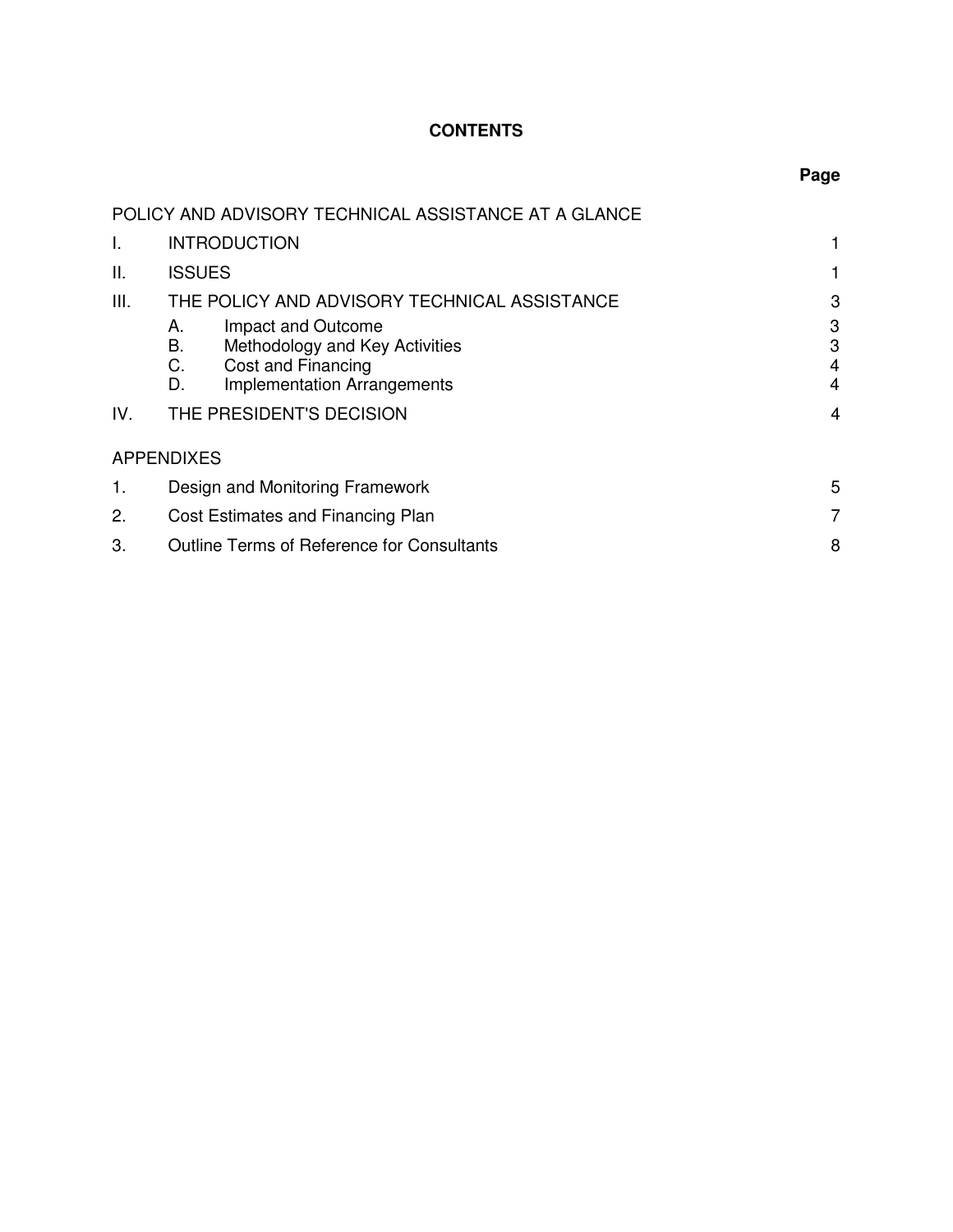#### **POLICY AND ADVISORY TECHNICAL ASSISTANCE AT A GLANCE 1. Basic Data Project Number:** 48008-001 EARD/EAPF **Project Name** Improving the Legal Framework for **Department** Securities and Futures Markets **/Division Country China, People's Republic of The Search Country China, People's Republic of The China Bread Agency** Legislative Affairs Commission **Borrower Agency 2. Sector Subsector(s) ADB Financing (\$ million)** Finance Banking systems and nonbank financial institutions 0.30 **Total 0.30 3. Strategic Agenda Subcomponents Climate Change Information**  Inclusive economic Pillar 1: Economic opportunities, Climate Change impact on the Low growth (IEG) including jobs, created and expanded Project **4. Drivers of Change Components**<br>
Governance and Public financial governance **Components**<br>
No gender elements (NGE) Governance and No gender elements (NGE) J capacity development (GCD) **5. Poverty Targeting**<br> **Project directly targets** No **Report Alation-Wide** Project directly targets No example and the Nation-wide contract the High High High poverty **6. TA Category:** B **qq 7. Safeguard Categorization** Not Applicable **8. Financing Modality and Sources Amount (\$ million) ADB 0.30** Sovereign Policy and advisory technical assistance: Technical Assistance 0.30 Special Fund **Cofinancing 0.00** None 0.00 **Counterpart 0.00**<br>
None 0.00 None 0.00 **Total 0.30 9. Effective Development Cooperation** Use of country procurement systems Yes Use of country public financial management systems Yes

#### Source: Asian Development Bank This document must only be generated in eOps. 06052014152548384554 Generated Date: 08-Jul-2014 16:52:29 PM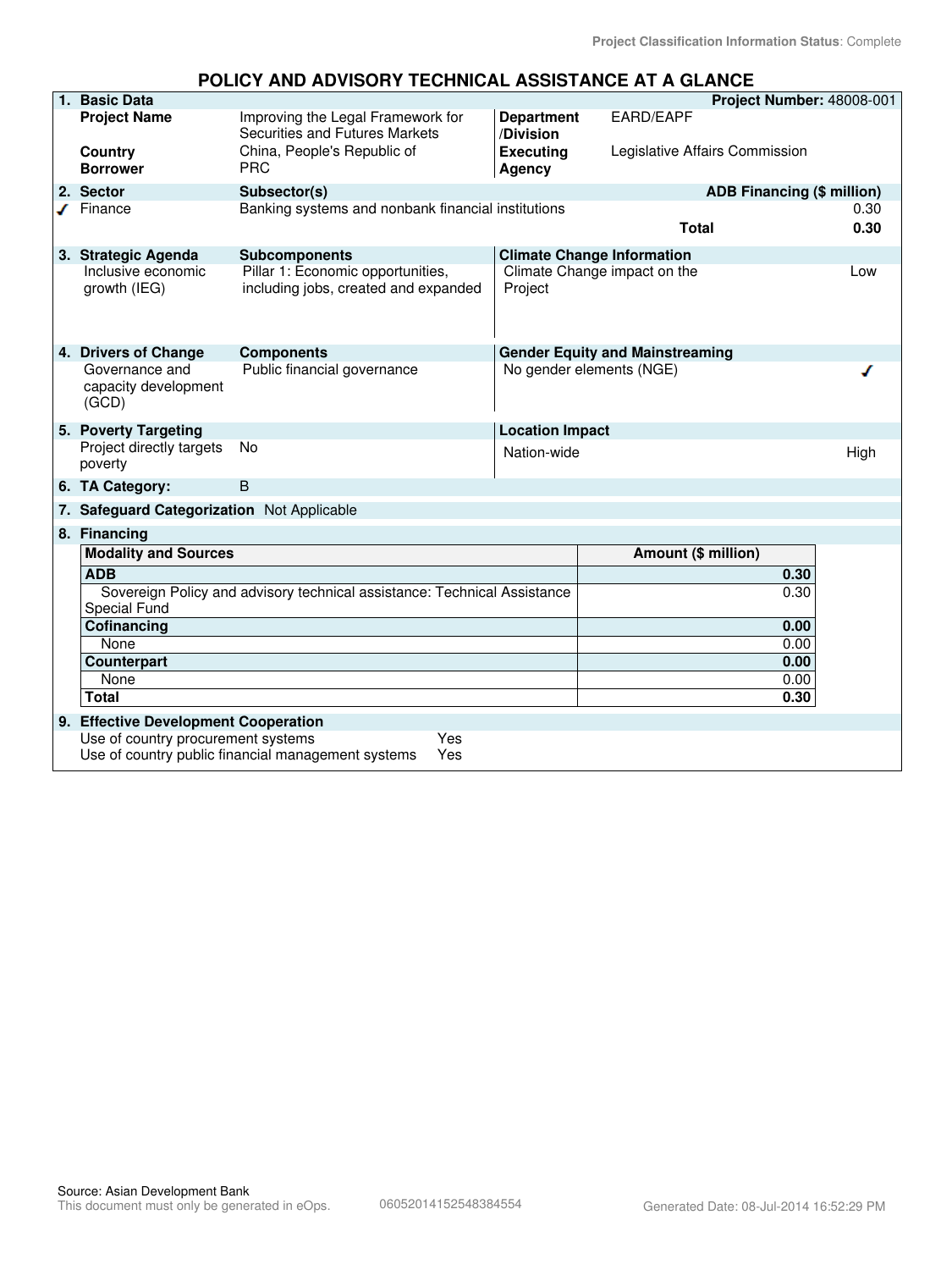#### **I. INTRODUCTION**

1. During the 2013 country programming mission, the Government of the People's Republic of China (PRC) requested the Asian Development Bank (ADB) to provide technical assistance (TA) for Improving the Legal Framework for Securities and Futures Markets.<sup>1</sup> Following a reconnaissance mission in January 2014, and a fact-finding mission in May 2014, ADB and the government reached an understanding on the objectives, scope, implementation arrangements, costs, and terms of reference for the TA. The design and monitoring framework is in Appendix  $1<sup>2</sup>$ 

#### **II. ISSUES**

2. Financial law includes acts regarding banking, securities, insurance, negotiable instruments, trusts, futures, investment funds, and debt securities. These laws play substantial roles in supporting the stability of the financial system, development of a market economy, and indirectly building the economic well-being of citizens of the PRC. The government has placed high priority on efforts to create a multilevel capital market, encourage financial innovation, strengthen the financial infrastructure to ensure safe and efficient operation of financial markets, and ensure financial stability. All these objectives require the existence of relevant and up-todate supporting laws and regulations. The most urgent tasks regarding financial legislation in the PRC are the modification of the Securities Law, 1999, and the adoption of a futures law. These laws will be the focus of the TA.

3. The PRC's bond market is the largest among emerging economies in Asia, with government bonds heavily dominating issuance. The amount of outstanding domestic currency bonds in the PRC market reached CNY26.4 trillion (\$4.3 trillion) at the end of September 2013—more than a tenfold increase from \$342 billion at the end of 2002. Six major types of instruments are traded: (i) Ministry of Finance-issued government bonds; (ii) Central Bank bills; (iii) financial bonds issued by government-backed policy banks and financial institutions; (iv) corporate bonds issued by domestic corporations comprising either enterprise bonds issued by state-owned enterprises for infrastructure projects or corporate bonds issued by corporations listed on the stock exchanges; (v) commercial paper, issued by either securities firms or private corporations; and (vi) medium-term notes issued by private corporations. The credit rating system in the PRC has five major domestic rating agencies, including two foreign joint ventures, supporting the growing corporate bond market. The PRC's stock market has grown rapidly and is the second largest in the world in terms of market capitalization, at about \$3.7 trillion at the end of 2012. The PRC has two stock exchanges (Shanghai Stock Exchange and Shenzhen Stock Exchange) and a national over-the-counter market (National Small and Medium-sized Enterprise Share Transfer System), established in 2013.

4. The Securities Law was passed in December 1998, effective July 1999, and comprehensively revised in 2005. The present law is formulated to regulate the issuance and trading of securities, protect the rights and interests of investors, safeguard the economy and the public interest, and promote market practices. Securities markets in the PRC have developed rapidly since 2005, both in financial products and trading platforms. With this growth, gaps in oversight have appeared as a result of outdated legal provisions. The 2008 financial crisis identified weaknesses in securities laws globally. Many countries revised their securities

 $\overline{a}$ 

<sup>1</sup> The TA is included in ADB. 2014. *Country Operations Business Plan: People's Republic of China, 2014–2016.* Manila.

 $2$  The TA first appeared in the business opportunities section of ADB's website on 21 May 2014.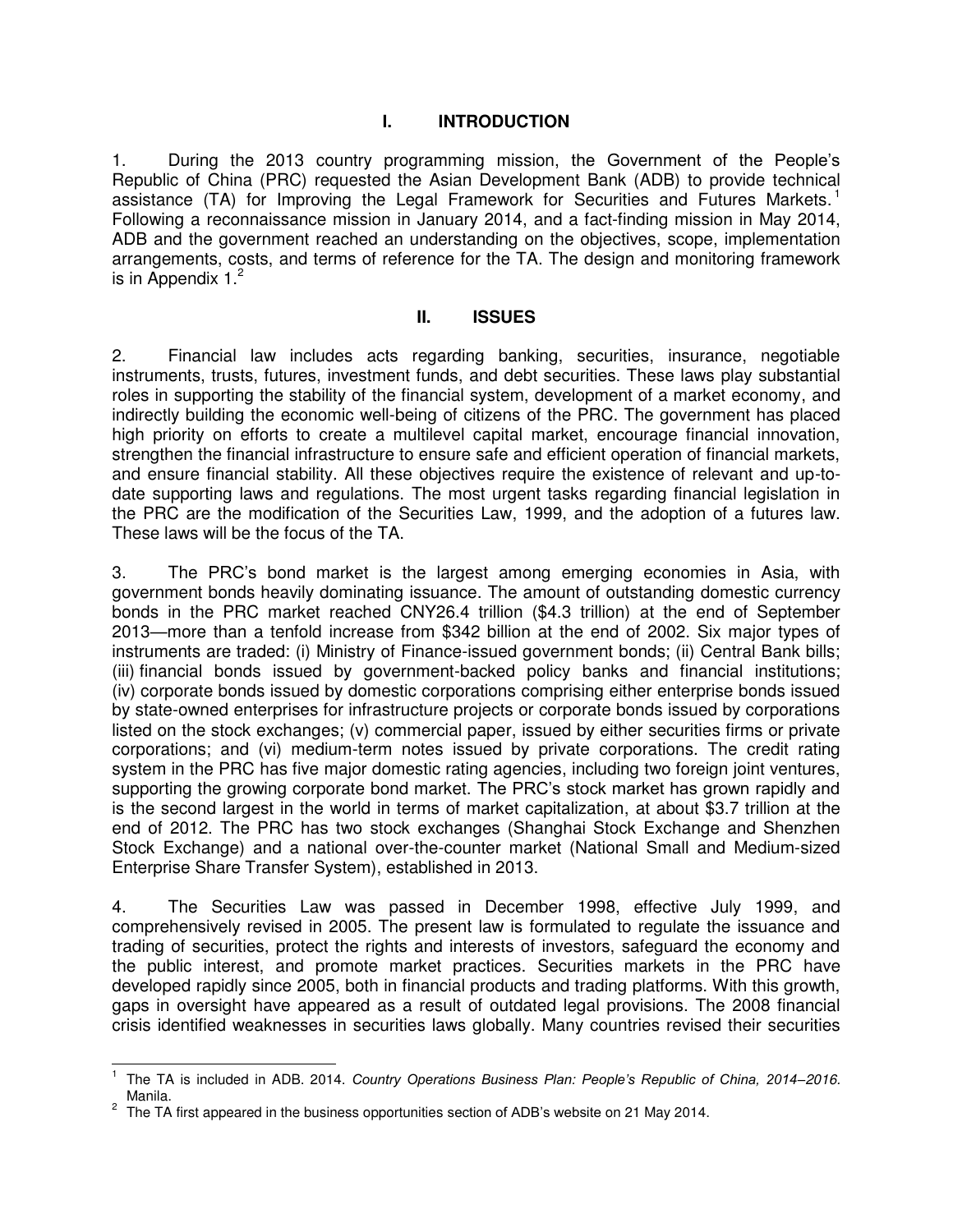laws to limit the impact of crises in the future. Among other areas internationally, key changes considered improvements in consolidated supervisory oversight, corporate governance, and transparency, curtailing practices that added to financial instability such as short selling, and better supervision of previously under-regulated activities such as over-the-counter derivatives. The PRC's Securities Law requires amendment to meet financial system changes, new product developments, and current services and market structures. Issues to be considered may include reforming registration and initial public offering requirements, clarifying investor protections, and enhancing rights for retail investors, among other areas.

5. The PRC has four futures exchanges: Zhengzhou Commodity Exchange, Dalian Commodity Exchange, Shanghai Futures Exchange, and China Financial Futures Exchange. The exchanges deal in various financial, metals, energy, and agricultural products. A vast variety of new products are traded on these exchanges, and their activities are expanding rapidly. Over-the-counter financial, interest rate, currency, and credit derivatives have also developed significantly. While a futures market can play an important part in economic development and the financial system, only an administrative ruling issued by the State Council regulates this market; no comprehensive Futures Law is in place.

6. Drafting work on an amended securities law began in December 2013, with staff from the branches of the National People's Congress (NPC) of the PRC and the State Council. The plan is to deliver a draft of the amended securities law at the end of 2014 for first reading by the Standing Committee of the NPC. A draft of the futures law is expected to be delivered by the end of 2015 for first reading by the Standing Committee of the NPC.

7. The TA will provide inputs to support the review of the draft revised securities law and the draft of a new futures law. These inputs will be used in the legislative process to prepare for the first and subsequent readings of the laws by the Standing Committee of the NPC. Work on the securities and futures laws has already been listed on the 5-year lawmaking plan of the Standing Committee of the 12th NPC. The TA directly supports the process to enable up-to-date and complete legislation to facilitate development of the financial system. It builds on prior ADB work on legislation, including the Law and Policy Reform Program in the PRC from 1998 to 2003 that facilitated the development of commercial and economic laws. $3$  The program resulted in adoption of the first securities law, trust law, company law (amendment), bankruptcy law; and legal adjustment relating to antidumping, countervailing duties, safeguards, import and export of goods, foreign trade law, and cross-border merger and acquisition, upon accession to the World Trade Organization. The TA is also related to the ongoing TA for Developing a Legal System for the Credit Market and Capacity Building of the Capital Markets' Regulatory System.<sup>4</sup>

8. The TA is closely aligned with the Mid-Term Review of ADB's Strategy 2020, which identifies finance as one of ADB's core areas of operations.<sup>5</sup> In ADB's country partnership strategy for the PRC, 2011–2015, the first pillar is inclusive growth and improving access to finance as a key activity to promote inclusive growth.<sup>6</sup> This TA supports access to finance by

 3 ADB. 1998. *Technical Assistance to the People's Republic of China for Legislation Drafting Support for Securities*  Law. Manila (TA 3032-PRC); ADB. 2002. *Technical Assistance to the People's Republic of China for Banking Laws* 

*and Regulations.* Manila (TA 3890-PRC). 4 ADB. 2011. *Technical Assistance to the People's Republic of China for Developing a Legal System for the Credit Market.* Manila (TA 7835-PRC); ADB. 1999. *Technical Assistance to the People's Republic of China for Capacity Building of the Capital Markets' Regulatory System.* Manila (TA 3304-PRC).

<sup>5</sup> ADB. 2008. *Strategy 2020: The Long-Term Strategic Framework of the Asian Development Bank, 2008–2020.* Manila.

<sup>6</sup> ADB. 2012. *Country Partnership Strategy: People's Republic of China, 2011–2015*. Manila.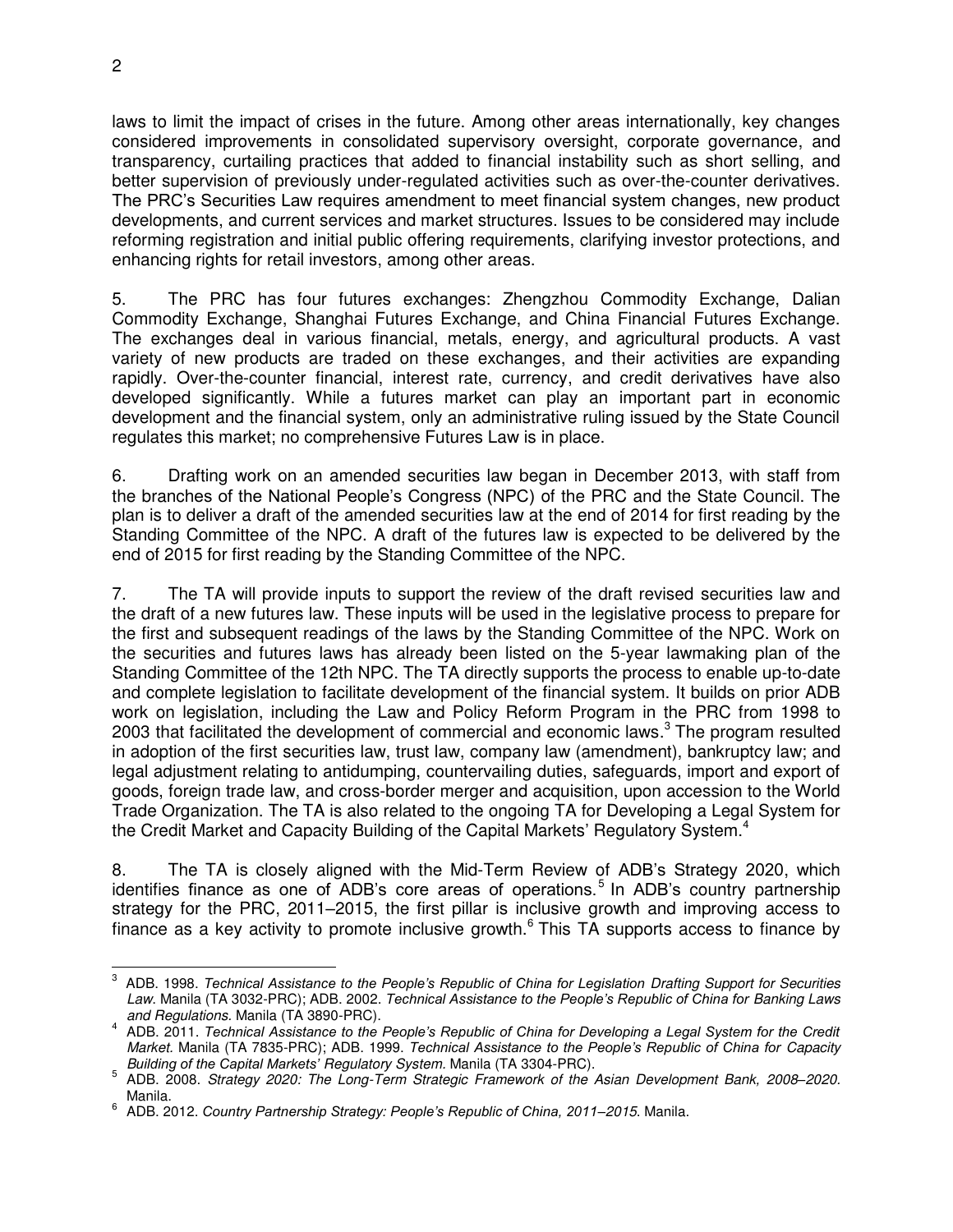aiding the development of a more comprehensive legal framework for equity, bond, and derivative markets.

#### **III. THE POLICY AND ADVISORY TECHNICAL ASSISTANCE**

#### **A. Impact and Outcome**

9. The impact will be a more efficient, innovative, and stable financial market better serving the real economy. The outcome will be updated legal frameworks to support continued expansion and innovation in securities and futures markets, integrating a balanced approach between financial stability and financial innovation.

#### **B. Methodology and Key Activities**

10. The outputs will support the review of the draft revised securities law and the drafting of a new futures law by the Economic Law Department of the Legislative Affairs Commission (LAC) under the Standing Committee of the NPC. The integrated comments will be presented to the Standing Committee of the NPC for the first and subsequent readings of the laws. The outputs will be two diagnostic reports for each topic, in interim and final versions, and ad hoc subreports. Reports will include domestic and international assessments, and recommendations. The final diagnostic reports will incorporate any commentary received after public disclosure and the first reading of the laws.

11. The first report will provide a review of the domestic securities markets and a review of global best practices in securities regulation. It will also provide recommendations on the draft amendment to the existing Securities Law. The second report will provide a review of the domestic futures market and a review of global best practices in futures regulation. It will also provide recommendations on the new draft law. The TA will review domestic conditions and practices, and compile global best practices that are appropriate for the PRC. The review of the domestic market will assess gaps in the existing legal structure to encompass current development of the securities and futures markets. The assessments will involve outreach to relevant stakeholders, surveys, and workshops. Various ad hoc sub-reports will also be prepared as needed throughout the project, with comments to be incorporated in the interim and final reports. The themes for these ad hoc reports will be identified during the project as needed and will address key questions that require specific commentary. A knowledge product will also be produced that outlines the current state of securities and futures market laws and regulations, and recommendations to support further market development in the PRC.

12. Two domestic workshops will be held, addressing securities and futures market conditions and needed legal reforms. Experts will be invited to present ideas at the workshops and provide feedback on legislative proposals and recommendations. The review of global best practices will focus on the experiences of developed countries that have securities and futures markets with advanced instruments, practices, and regulations. The markets will include those with a diverse range of financial products and commodity instruments, and advanced legal systems and trading infrastructures. As no international conference is planned for the TA, a study tour will be used to establish working relationships with government expert counterparts in developed countries. The countries to be visited in the tour will be identified after consultation with the international consultants and during the assessment of global best practices. The tour will allow for in-depth discussions with staff and professionals in developed markets that have direct and practical experience with futures and securities markets, laws, and regulations. These relationships with international experts will be used to help incorporate practical global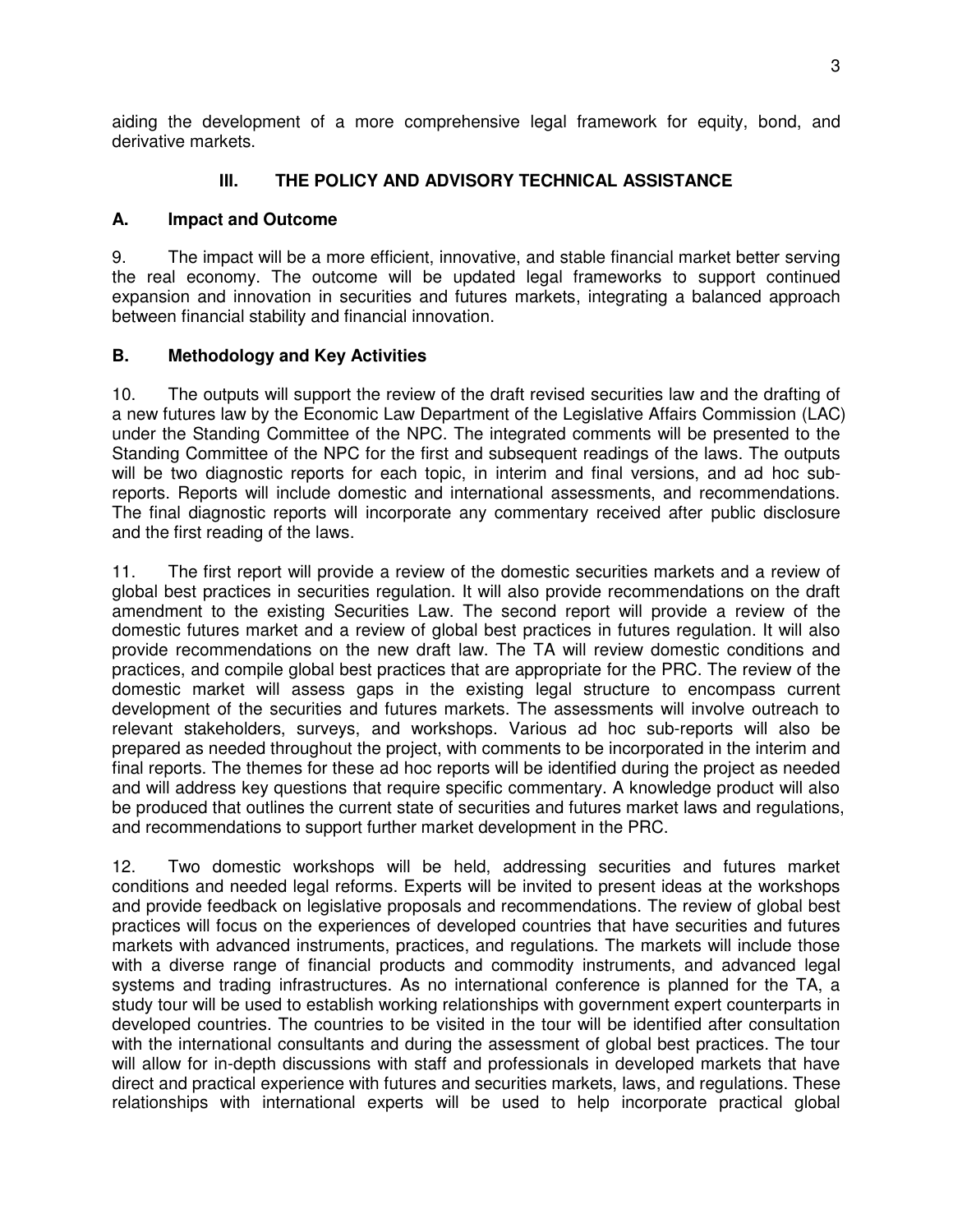experiences into draft laws and amendments, and provide for ongoing communication by the LAC even beyond the time frame of the TA.

### **C. Cost and Financing**

13. The TA is estimated to cost \$330,000, of which \$300,000 will be financed on a grant basis by ADB's Technical Assistance Special Fund (TASF-other sources). The government will provide counterpart support in the form of counterpart staff, office space, transportation, and other in-kind contributions.

### **D. Implementation Arrangements**

14. The LAC will be the executing agency, and the Economic Law Department of the LAC will be the implementing agency.

15. One international consultant for 6 person-months and two national consultants for 11 person-months in total will be engaged in accordance with ADB's Guidelines on the Use of Consultants (2013, as amended from time to time). Proceeds will be disbursed in accordance with ADB's *Technical Assistance Disbursement Handbook* (2010, as amended from time to time). Consultants will be experts in financial law regarding securities and futures activities. An advance payment facility will be used for the study tour, training, seminar, and conference administration by the LAC.

16. The TA will be monitored and evaluated based on the implementation of activities and satisfactory delivery of outputs following the agreed time line and budget. To support monitoring and evaluation, consultants will submit inception, interim, and final reports in English. Final reports will also be delivered in Chinese. TA review missions will be used to aid in monitoring progress, as will regular communication with the LAC and consultants. The knowledge product will be distributed by the LAC to public and private sector stakeholders that participated in the project and be made available widely on the ADB website.

17. The TA will be implemented from 1 August 2014, with financial closure on 31 January 2017.

# **IV. THE PRESIDENT'S DECISION**

18. The President, acting under the authority delegated by the Board, has approved the provision of technical assistance not exceeding the equivalent of \$300,000 on a grant basis to the Government of the People's Republic of China for Improving the Legal Framework for Securities and Futures Markets, and hereby reports this action to the Board.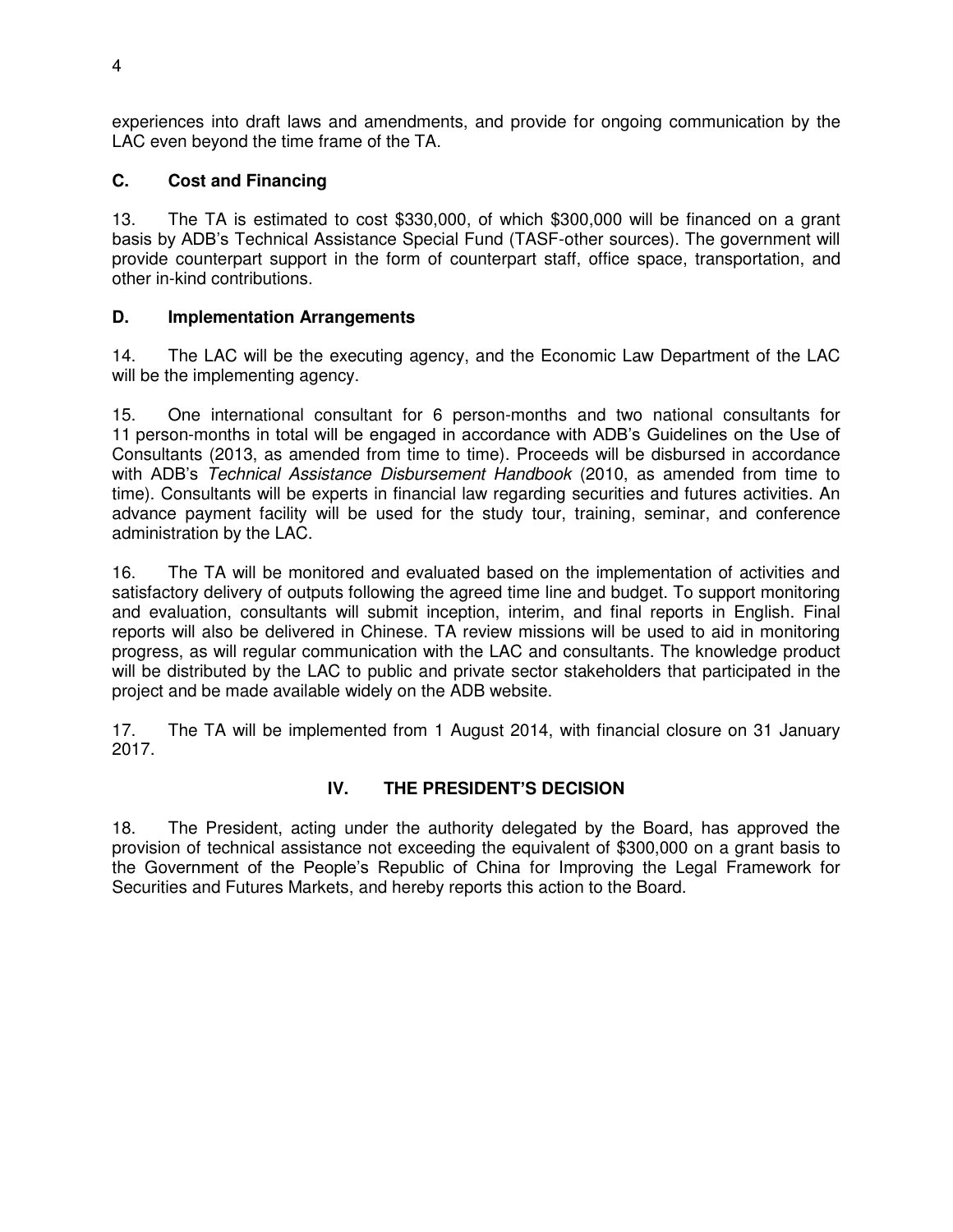# **DESIGN AND MONITORING FRAMEWORK**

| <b>Design Summary</b>                                                                                                                                                                                                                                                                    | <b>Performance Targets and</b><br><b>Indicators with Baselines</b>                                                                                                                                                                                                                                                                                                                                                                                                                                                                                                              | <b>Data Sources and</b><br><b>Reporting Mechanisms</b>                                                                                                                                                                                                | <b>Assumptions and</b><br><b>Risks</b>                                                                                                                                                                                                                                                            |
|------------------------------------------------------------------------------------------------------------------------------------------------------------------------------------------------------------------------------------------------------------------------------------------|---------------------------------------------------------------------------------------------------------------------------------------------------------------------------------------------------------------------------------------------------------------------------------------------------------------------------------------------------------------------------------------------------------------------------------------------------------------------------------------------------------------------------------------------------------------------------------|-------------------------------------------------------------------------------------------------------------------------------------------------------------------------------------------------------------------------------------------------------|---------------------------------------------------------------------------------------------------------------------------------------------------------------------------------------------------------------------------------------------------------------------------------------------------|
| Impact<br>More efficient,<br>innovative, and stable<br>financial market to<br>better serve the real<br>economy                                                                                                                                                                           | Commitment made and<br>deadline set by the<br>Standing Committee of<br>the NPC to prepare drafts<br>of new legal acts by end<br>of December 2016                                                                                                                                                                                                                                                                                                                                                                                                                                | Final consultant reports<br>received and accepted by<br>ELD of the LAC                                                                                                                                                                                | <b>Assumption</b><br>Dialogue between the<br>LAC and public and<br>private sector financial<br>industry stakeholders<br><b>Risk</b><br>Lack of communication<br>between the<br>stakeholders                                                                                                       |
| <b>Outcome</b><br><b>Updated legal</b><br>frameworks to<br>support continued<br>expansion and<br>innovation in<br>securities and futures<br>markets integrating a<br>balanced approach<br>between financial<br>stability and financial<br>innovation                                     | New and amended legal<br>frameworks that<br>incorporate international<br>best practices submitted<br>to first reading by the<br>Standing Committee of<br>the NPC by the end of<br>December 2014 for<br>Securities Law and<br>December 2015 for the<br>futures law                                                                                                                                                                                                                                                                                                               | ELD of the LAC<br>Inception, interim, and<br>final reports; summary<br>reports from national<br>workshops                                                                                                                                             | <b>Assumption</b><br>Commitment by the<br>NPC to amend the<br>Securities Law and<br>draft a new law on the<br>futures market within<br>this rule-making cycle<br><b>Risk</b><br>Government delays the<br>legal reforms of the<br>financial markets                                                |
| <b>Outputs</b><br>Analysis of the status<br>of the legal<br>framework for the<br>securities and futures<br>markets, and<br>preparation of reports<br>integrating global<br>best practices with<br>recommendations on<br>amendments of the<br>Securities Law and<br>new draft futures law | Inception meeting held by<br>end of August 2014<br>Study tour to ADB<br>member countries held by<br>end of July 2015<br>Preparation of ad hoc,<br>interim, draft final, and<br>final diagnostic reports:<br>(i) diagnostic report on<br>domestic securities<br>markets and integration of<br>current global best<br>practices in securities<br>regulation, with<br>recommendations on<br>amendments to the<br>existing Securities Law;<br>interim report submitted<br>by end of November 2014<br>and final report submitted<br>by end of May 2015;<br>preparation of two ad hoc | Consultant reports, ELD<br>of the LAC<br>documentation<br>Ad hoc reports submitted<br>to the ELD of the LAC<br>and ADB<br>Interim and final reports<br>submitted to ELD of the<br>LAC and ADB<br>Final reports submitted to<br>ELD of the LAC and ADB | <b>Assumptions</b><br>Access to current work<br>in progress by the ELD<br>of the LAC<br>Access to relevant legal<br>documents, market,<br>and regulatory<br>information<br><b>Risk</b><br>Lack of coordination<br>and communication<br>between the<br>stakeholders to share<br>needed information |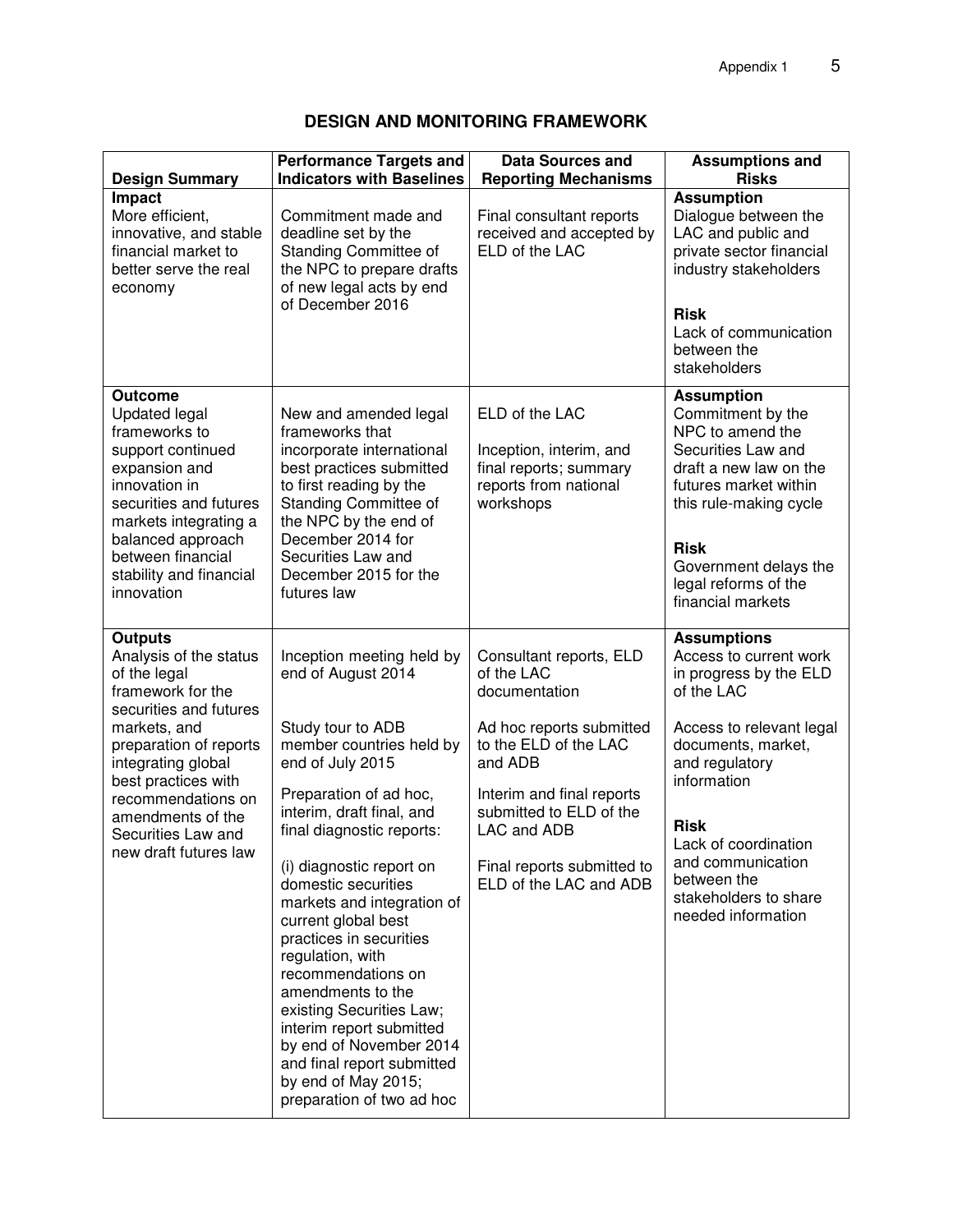|                                                                                                                                  | <b>Design Summary</b>             | <b>Performance Targets and</b><br><b>Indicators with Baselines</b>                                                                                                                                                                                                                                                                                     | <b>Data Sources and</b><br><b>Reporting Mechanisms</b> |                                   | <b>Assumptions and</b><br><b>Risks</b>                                  |
|----------------------------------------------------------------------------------------------------------------------------------|-----------------------------------|--------------------------------------------------------------------------------------------------------------------------------------------------------------------------------------------------------------------------------------------------------------------------------------------------------------------------------------------------------|--------------------------------------------------------|-----------------------------------|-------------------------------------------------------------------------|
|                                                                                                                                  |                                   | reports by May 2015; and                                                                                                                                                                                                                                                                                                                               |                                                        |                                   |                                                                         |
|                                                                                                                                  |                                   | (ii) diagnostic report on<br>domestic futures markets<br>and integration of global<br>best practices in futures<br>regulation, with<br>recommendations on the<br>draft futures law; interim<br>report submitted by end<br>of November 2015 and<br>final report submitted by<br>end of June 2016;<br>preparation of two ad hoc<br>reports by June 2016. |                                                        |                                   |                                                                         |
|                                                                                                                                  |                                   | National workshops held<br>with key experts and<br>stakeholders, sharing<br>results and proposals for<br>amended Securities Law<br>by end of November 2014<br>and for the new futures<br>law by end of July 2015                                                                                                                                       | Workshop and survey<br>summary reports                 |                                   |                                                                         |
|                                                                                                                                  |                                   | Preparation of a<br>knowledge product for<br>publication by end of<br>October 2016                                                                                                                                                                                                                                                                     |                                                        |                                   |                                                                         |
|                                                                                                                                  | <b>Activities with Milestones</b> |                                                                                                                                                                                                                                                                                                                                                        |                                                        | <b>Inputs</b>                     |                                                                         |
| 1.                                                                                                                               |                                   | Recruit consultants by end of August 2014.                                                                                                                                                                                                                                                                                                             |                                                        |                                   |                                                                         |
| 2.                                                                                                                               |                                   | Hold inception meeting by end of August 2014.                                                                                                                                                                                                                                                                                                          |                                                        | ADB: \$300,000                    |                                                                         |
| 3.                                                                                                                               |                                   | Conduct a domestic survey and research on international best                                                                                                                                                                                                                                                                                           |                                                        |                                   |                                                                         |
| practices for the regulation of securities markets in relevant<br>countries and regions; issue interim report by end of November |                                   |                                                                                                                                                                                                                                                                                                                                                        |                                                        |                                   | Note: The government will provide<br>counterpart support in the form of |
| 2014 and final report by end of May 2015.                                                                                        |                                   |                                                                                                                                                                                                                                                                                                                                                        | counterpart staff, office space,                       |                                   |                                                                         |
| Prepare two ad hoc reports on securities markets by June 2015.<br>4.                                                             |                                   |                                                                                                                                                                                                                                                                                                                                                        | contributions.                                         | transportation, and other in-kind |                                                                         |
| 5.<br>Hold study tour to ADB member countries by end of July 2015.                                                               |                                   |                                                                                                                                                                                                                                                                                                                                                        |                                                        |                                   |                                                                         |
| 6.                                                                                                                               |                                   | Conduct a domestic survey and research on international best                                                                                                                                                                                                                                                                                           |                                                        |                                   |                                                                         |
|                                                                                                                                  |                                   | practices for the regulation of futures markets in relevant                                                                                                                                                                                                                                                                                            |                                                        |                                   |                                                                         |
| countries and regions; issue interim report by end of November<br>2015 and final report by end of June 2016.                     |                                   |                                                                                                                                                                                                                                                                                                                                                        |                                                        |                                   |                                                                         |
| 7.                                                                                                                               |                                   | Prepare two ad hoc reports on futures markets by June 2016.                                                                                                                                                                                                                                                                                            |                                                        |                                   |                                                                         |
| 8.                                                                                                                               |                                   | Hold national workshop on the Securities Law by end of                                                                                                                                                                                                                                                                                                 |                                                        |                                   |                                                                         |
|                                                                                                                                  | November 2014.                    |                                                                                                                                                                                                                                                                                                                                                        |                                                        |                                   |                                                                         |
| 9.                                                                                                                               |                                   | Hold national workshop on the futures law by end of July 2015.                                                                                                                                                                                                                                                                                         |                                                        |                                   |                                                                         |
|                                                                                                                                  |                                   | 10. Prepare a knowledge product by end of October 2016.                                                                                                                                                                                                                                                                                                |                                                        |                                   |                                                                         |

ADB = Asian Development Bank, ELD = Economic Law Department, LAC = Legislative Affairs Commission, NPC = National People's Congress.

Source: Asian Development Bank.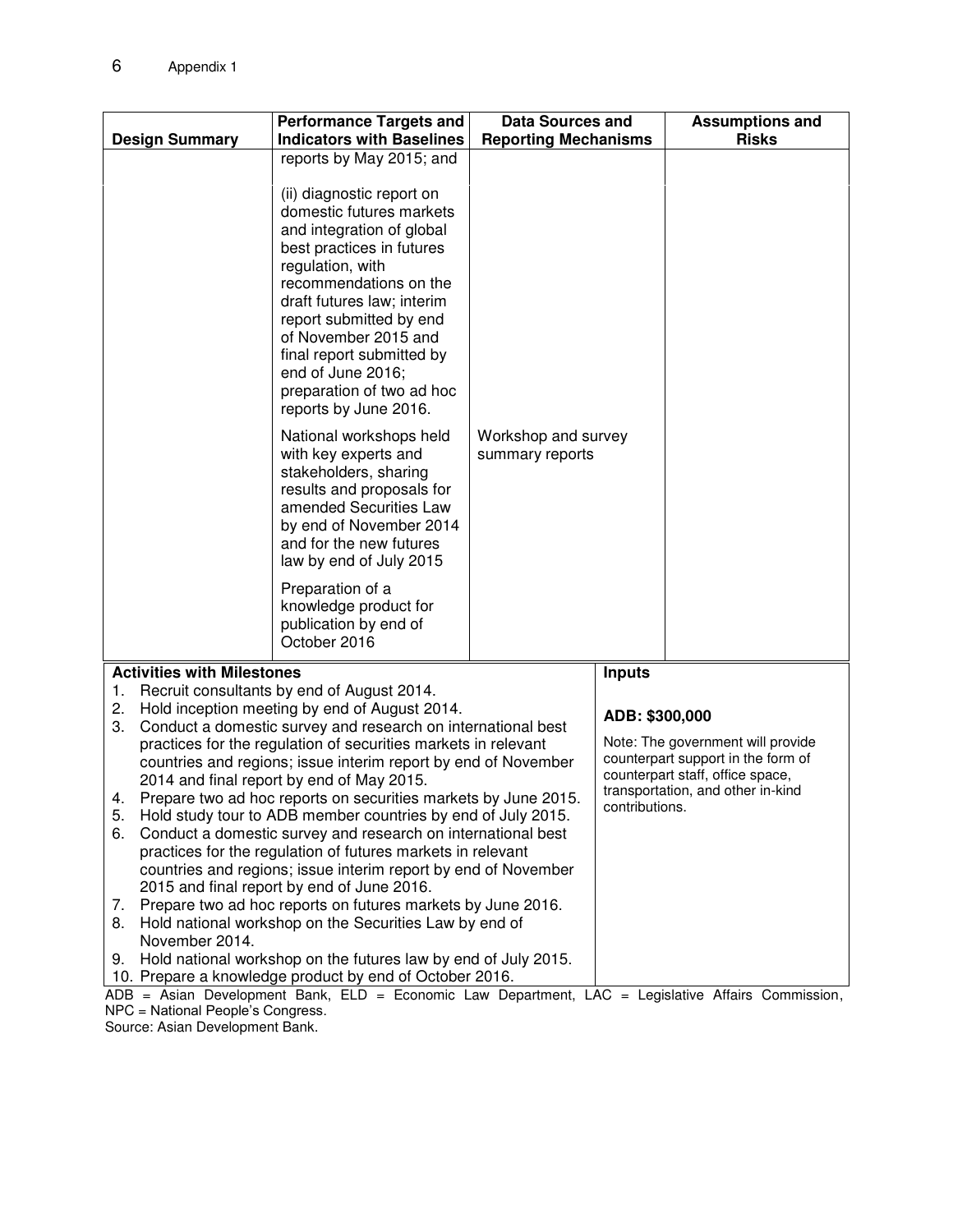#### **COST ESTIMATES AND FINANCING PLAN**

(\$'000)

| Item                                                                                                                                                                    | <b>Amount</b>            |  |  |
|-------------------------------------------------------------------------------------------------------------------------------------------------------------------------|--------------------------|--|--|
| Asian Development Bank <sup>a</sup>                                                                                                                                     |                          |  |  |
| 1. Consultants                                                                                                                                                          |                          |  |  |
| a. Remuneration and per diem<br>International consultant (6 person-months)<br>ii. National consultants (11 person-months)<br>b. Reports and communications <sup>b</sup> | 130.00<br>75.00<br>10.00 |  |  |
| 2. Workshops, study tour, and survey<br>a. National workshops <sup>c</sup><br>b. Study tour <sup>d</sup><br>c. Survey                                                   | 30.00<br>30.00<br>5.00   |  |  |
| Miscellaneous administration and support costs <sup>e</sup><br>З.                                                                                                       | 5.00                     |  |  |
| Contingencies<br>4.<br>Total                                                                                                                                            | 15.00<br>300.00          |  |  |

Note: The technical assistance (TA) is estimated to cost \$330,000, of which contributions from the Asian Development Bank (ADB) are presented in the table above. The government will provide counterpart support in the form of counterpart staff, office space, transportation, and other in-kind contributions. The value of government contribution is estimated to account for 9% of the total TA cost.<br><sup>a</sup> Financed by ADP's Technical Assistance Special Fund (TASI

Financed by ADB's Technical Assistance Special Fund (TASF-other sources).

<sup>b</sup> Includes translation of final reports and the knowledge product, and will include interpretation during key stakeholder meetings subject to prior approval from ADB.

c Includes provision for honoraria and travel for resource persons, international and national expert speakers at workshops, and interpretation and translations, subject to prior approval from ADB.

designed Study tour in ADB member countries subject to prior approval from ADB.

<sup>e</sup> May include office operations and other support costs, and the cost of disseminating the final report and knowledge product.

Source: Asian Development Bank estimates.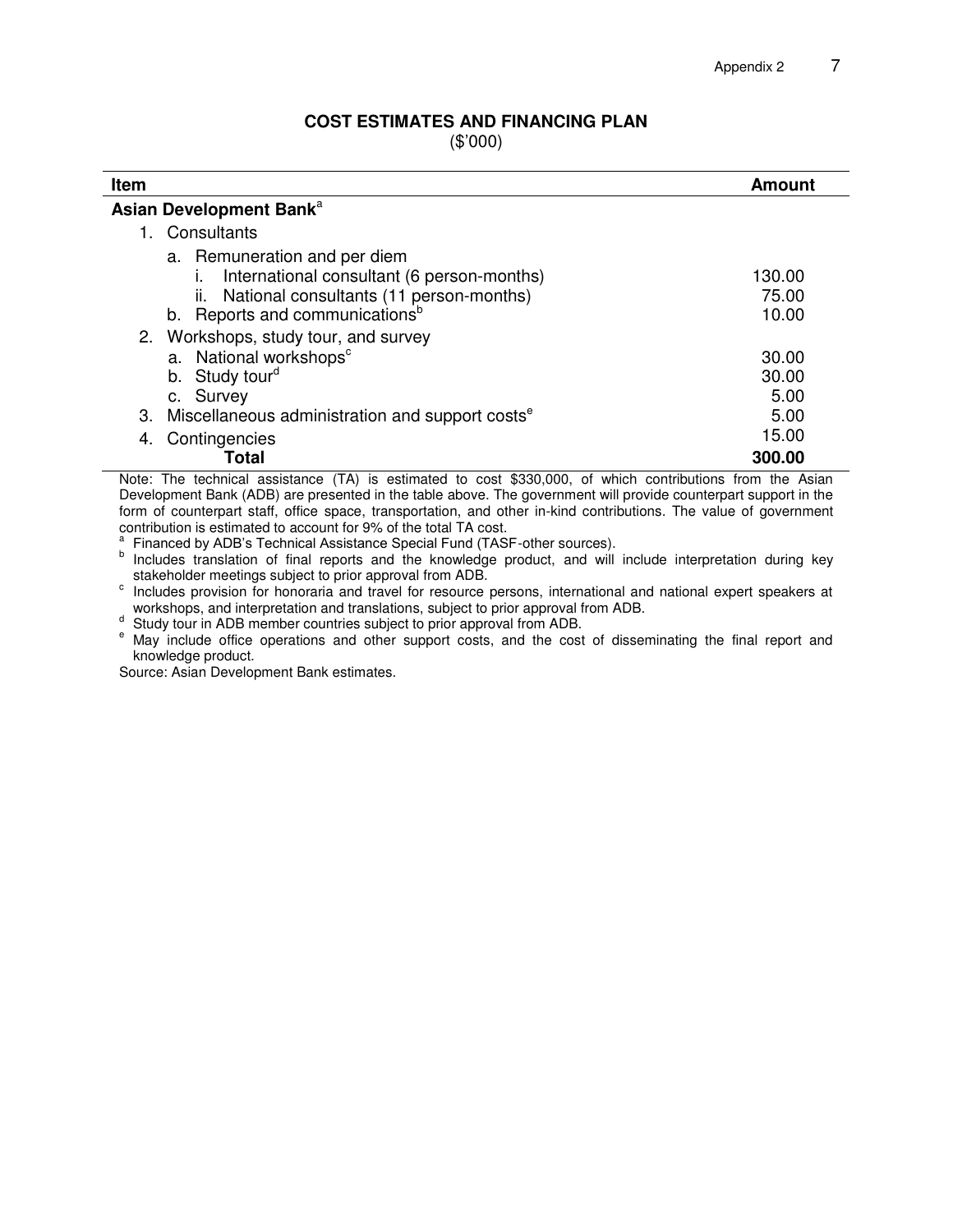## **OUTLINE TERMS OF REFERENCE FOR CONSULTANTS**

1. The individual consultants—one international (6 person-months total) and two national consultants (11 person-months total)—will be individually selected and engaged by the Asian Development Bank in accordance with its Guidelines on the Use of Consultants (2013, as amended from time to time). Consultants will be required to provide (i) an inception report within 2 weeks of the start-up of the technical assistance (TA) defining a detailed work plan and milestones consistent with the design and monitoring framework (DMF); (ii) deliverables consistent with the DMF activities, outputs, and delivery dates; and (iii) other reports and updates as needed by the Legislative Affairs Commission (LAC), the executing agency. Final reports are to be of high quality and produced in English, with copies in Chinese also produced by the report delivery dates.

| rable AS. Mulcative mulviqual Consulting Services imputs        |                      |  |
|-----------------------------------------------------------------|----------------------|--|
| <b>Position</b>                                                 | <b>Person-Months</b> |  |
| A. International Consultant                                     |                      |  |
| 1. International financial law expert on securities and futures | 6.0                  |  |
| Subtotal (A)                                                    | 6.0                  |  |
| <b>B. National Consultants</b>                                  |                      |  |
| 1. National financial law expert and team leader                | 6.0                  |  |
| 2. National financial law expert                                | 5.0                  |  |
| Subtotal (B)                                                    | 11.0                 |  |
| <b>Total</b>                                                    | 17.0                 |  |

# **Table A3: Indicative Individual Consulting Services Inputs**

Source: Asian Development Bank estimates.

#### **A. International Consultant** (6 person-months)

#### **1. International Financial Law Expert on Securities and Futures** (6 personmonths, intermittent)

2. **Purpose, scope of work, and qualifications.** The purpose of this assignment is for the consultant to facilitate the drafting of an amendment to the Securities Law, 1999, and the creation of a new futures law. The scope involves provision of details on best international practices and case studies of applicable frameworks, assistance in preparing local workshops, and preparation of recommendations and drafting notes for a revised securities law and new futures law. The expert will have at least a master's degree in finance, law, or economics; and demonstrated expertise in securities and futures markets, with a focus on recent international developments. The expert will have at least 10 years of experience in handling the review of financial sector laws and regulations. The expert will have strong English language writing and speaking skills, and have worked in developing countries at a national level with financial regulators and legislators. Knowledge of Chinese would be an added benefit. Experience in Asia, particularly in the People's Republic of China (PRC), will be an advantage.

3. **Tasks.** The expert will perform the following tasks in collaboration with the other consultants and under the direction of the team leader as appropriate:

- (i) support overall TA implementation and deliverables consistent with the DMF activities, outputs, and delivery dates under the direction of the team leader;
- (ii) be responsible for conducting research on international best practices for securities and futures laws and regulations; compile and prepare written reports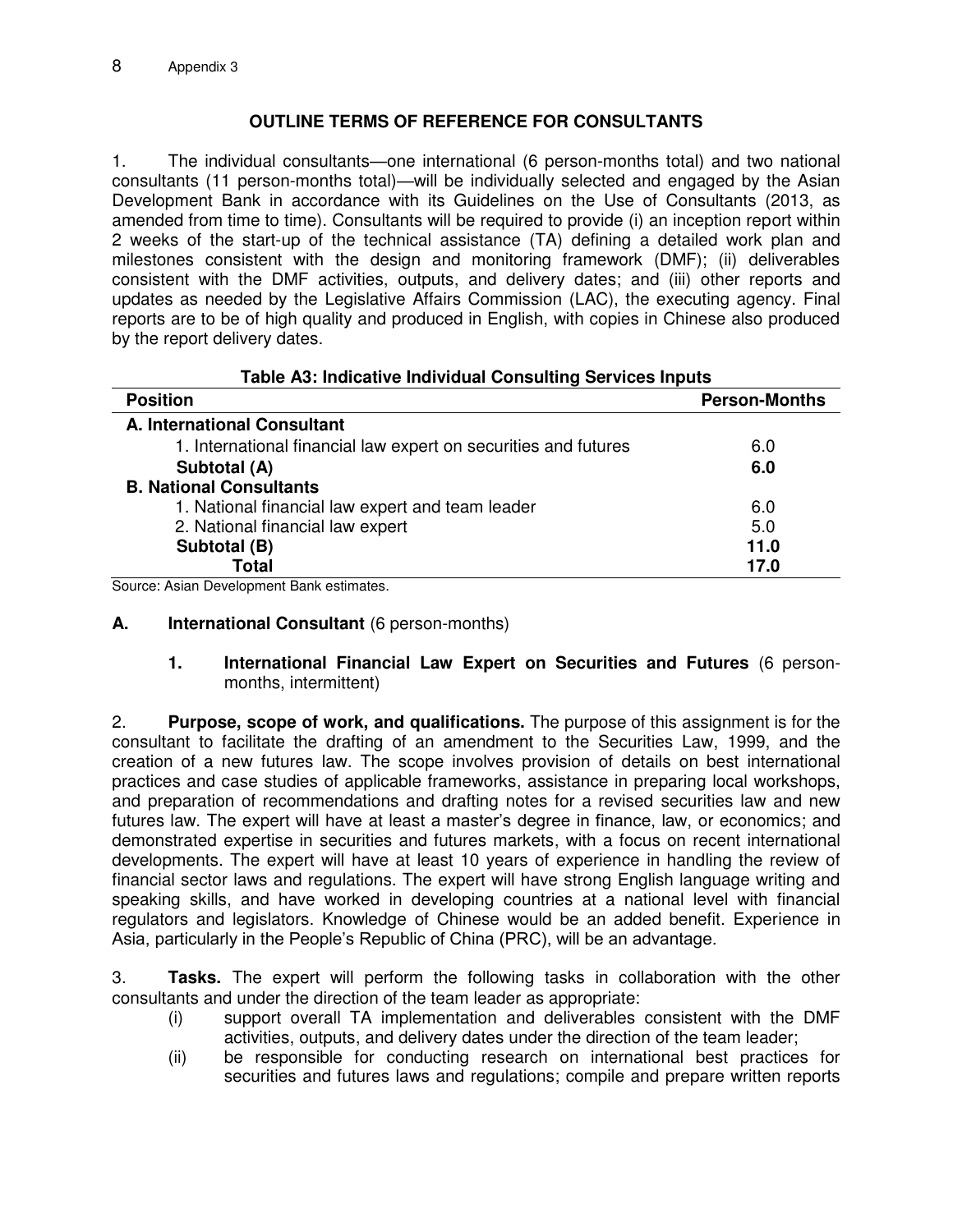on policy, legal, regulatory, and supervisory systems; and prepare comprehensive case studies and materials for key countries;

- (iii) participate in team discussions and in national workshops to help ensure international good practice is taken into account;
- (iv) assist the LAC in making preparations for the scope and counterpart arrangements for the study tour;
- (v) support the team leader in preparing reports—two ad hoc, one interim, one draft final, and one final report for securities and futures markets—incorporating recommendations for how findings and lessons from global best practices can be incorporated and applied for use in the PRC;
- (vi) lead in preparing a knowledge product for publication to describe the current issues in securities and futures markets in the PRC, and recommended legislative improvements; and
- (vii) perform quality control for all outputs in English.

#### **B. National Consultants** (11 person-months)

**1. National Financial Law Expert and Team Leader** (6 person-months, intermittent)

4. **Purpose, scope of work, and qualifications.** The purpose of this assignment is for the consultant to facilitate the drafting of new laws on securities and futures markets. The expert will have at least a master's degree in finance, law, or economics; and demonstrated expertise in securities and futures markets, with a focus on recent domestic developments. The expert will have at least 10 years of experience in handling the review of financial sector laws and regulations in the PRC. The expert will have strong English language writing and speaking skills. Experience in advanced countries (other than the PRC) would be an advantage.

- 5. **Tasks.** The expert will perform the following tasks:
	- (i) manage overall TA implementation and oversee other consultants and resource persons; ensure the timely conduct of workshops; and, with the support of other consultants, complete the inception, interim, ad hoc, draft final, final reports, and knowledge product with good quality;
	- (ii) lead the conduct of the domestic review and survey, and research related to the status of securities and futures market laws and regulation in the PRC; identify the strengths and weaknesses of the existing legal frameworks and outline issues to be addressed; and incorporate these findings into the overall interim, ad hoc, and final report for each market;
	- (iii) present and discuss issues, and recommendations with other experts and during workshops and meetings;
	- (iv) lead the completion of surveys and meetings with stakeholders, and compile results and findings;
	- (v) arrange and be responsible for national meetings and national workshops;
	- (vi) assist the LAC in making preparations for the scope and counterpart arrangements for the study tour;
	- (vii) lead in preparing overall reports in English—two ad hoc, one interim, one draft final, and one final report for securities and futures markets—that incorporate recommendations applying lessons learned from the assessment of global best practices and from the domestic review;